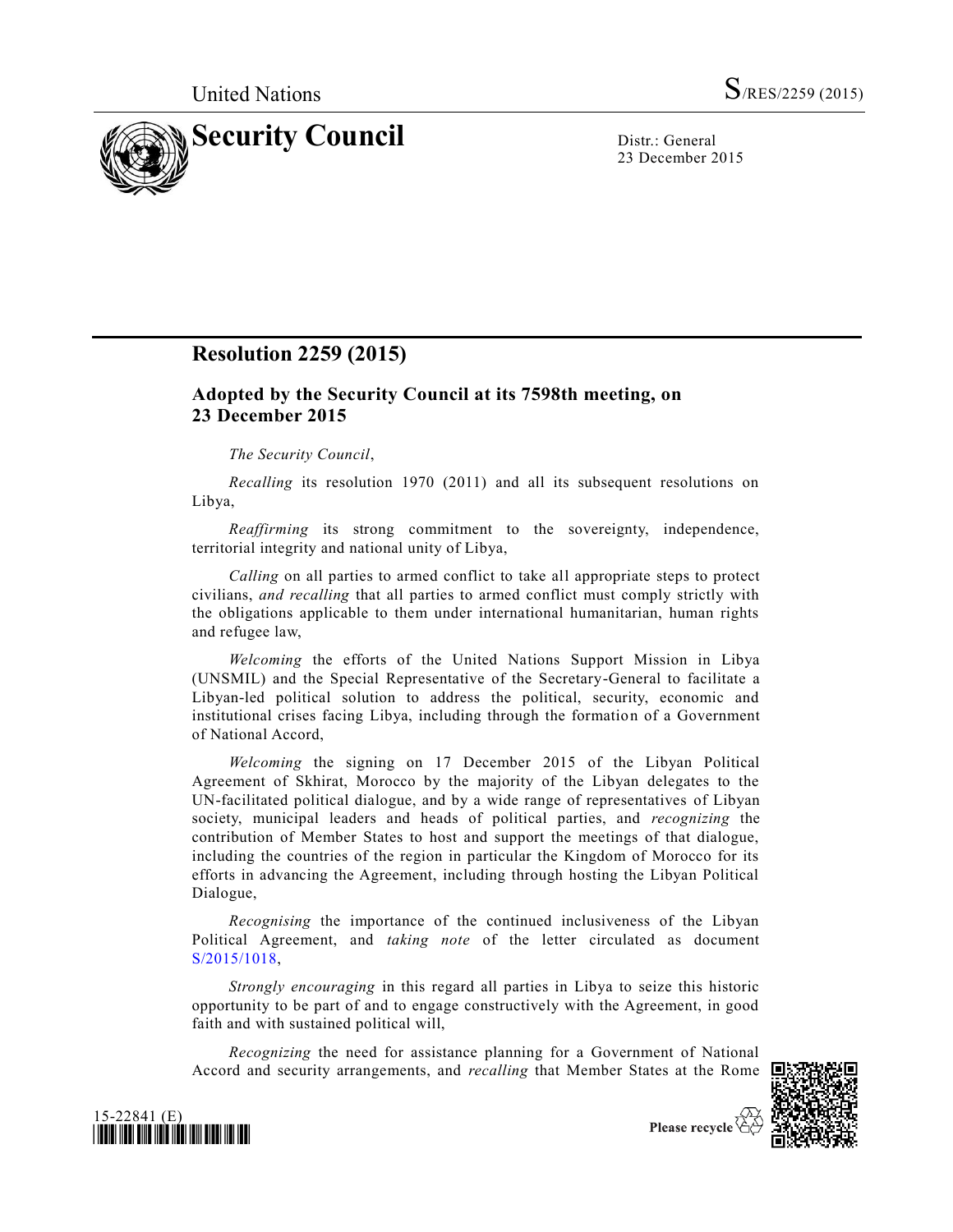Conference on 13 December 2015 underlined their commitment to provide technical, economic, security and counter-terrorism assistance,

*Expressing* concern at the grave humanitarian situation in Libya and *encouraging* Member States to respond generously to the Libya Humanitarian Response Plan for 2016,

*Welcoming* the efforts made by all participants in the UN-facilitated Libyan Political Dialogue and other tracks of the peace process, including the contributions of civil society, tribal leaders, local-level ceasefires, prisoner exchanges and the return of internally displaced persons,

*Urging* the full, equal and effective participation of women in all activities relating to the democratic transition, conflict resolution and peacebuilding in line with relevant Security Council resolutions, including resolutions 1325 (2000), 2122 (2013), and 2242 (2015), and in this regard *welcoming* the UN facilitation of meetings of women's participation within the framework of the Political Dialogue,

*Recalling* resolution 2214 (2015) and *condemning* the terrorist acts being committed in Libya by groups proclaiming allegiance to Islamic State in Iraq and the Levant (ISIL, also known as Da'esh) including those committed by individuals, groups, undertakings and entities designated as associated with ISIL or Al-Qaida by the 1267/1989/2253 ISIL (Da'esh) and Al-Qaida Sanctions Committee (the Committee) and *further reiterating* grave concern about the negative impact of their presence, violent extremist ideology and deadly actions in Libya, neighbouring States, and the region,

*Reaffirming* the need to combat by all means, in accordance with the Charter of the United Nations and international law, including applicable international human rights, refugee and humanitarian law, threats to international peace and security caused by terrorist acts, including those committed by groups proclaimi ng allegiance to ISIL in Libya, and *recalling*, in this regard, the obligations under resolution 2253 (2015), and *urging* all Member States to actively cooperate in this regard with the Government of National Accord and provide support as requested,

*Condemning* any engagement in direct or indirect trade, in particular of oil and oil products, modular refineries, and related materiel including chemicals and lubricants, with ISIL, and other individuals, groups, undertakings, and entities designated as associated with ISIL or Al-Qaida by the Committee, and *reiterating* that such engagement would constitute support for such individuals, groups, undertakings, and entities and may lead to further listings by the Committee,

*Expressing* its concern about the problem of smuggling oil products from Libya and *calling* on all Member States to cooperate with the Government of National Accord,

*Reiterating* its grave concern at the recent proliferation of, and endangerment of lives by, the smuggling of migrants in the Mediterranean Sea, in particular off the coast of Libya and into and through Libyan territory, *recalling* its resolution 2240 (2015) which condemns all acts of migrant smuggling and human trafficking into, through and from Libyan territory and off the coast of Libya, and *urging* all Member States to cooperate with the Government of National Accord to tackle this issue,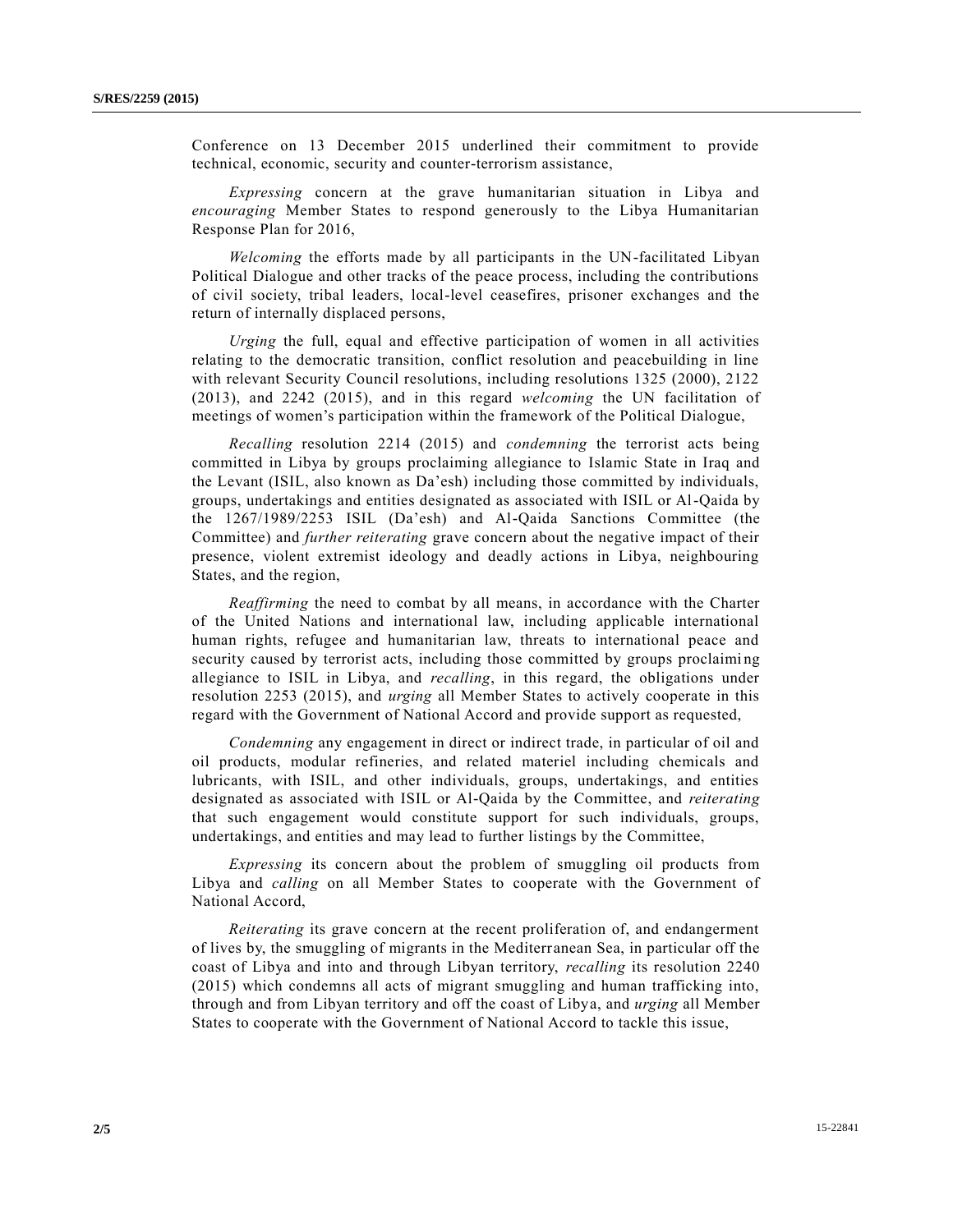*Reaffirming* the importance of holding accountable those responsible for violations or abuses of human rights or violations of international humanita rian law, including those involved in attacks targeting civilians,

*Recalling* its decision in resolution 1970 (2011) to refer the situation in Libya to the Prosecutor of the International Criminal Court and *affirming* the importance of the Government of National Accord's full cooperation with the International Criminal Court and the Prosecutor,

*Expressing* deep concern at the threat posed by unsecured arms and ammunition in Libya and their proliferation, which undermines stability in Libya and the region, including through transfer to terrorist and violent extremist groups, and *underlining* the importance of coordinated international support to the Government of National Accord and the region to address these issues,

*Further recalling* the arms embargo, travel ban, assets freeze and measures concerning illicit oil exports which were imposed and modified by resolutions 1970 (2011), 1973 (2011), 2009 (2011), 2040 (2012), 2095 (2013), 2144 (2014), 2146 (2014), 2174 (2014) 2213 (2015) (the Measures), and that the mandate of the Panel of Experts established by paragraph 24 of resolution 1973 (2011) and modified by resolutions 2040 (2012), 2146 (2014) and 2174 (2014) was extended until 30 April 2016 by resolution 2213 (2015),

*Encouraging* the Government of National Accord to implement measures to increase transparency of government revenues and expenditures, including salaries, subsidies, and other transfers from the Central Bank of Libya, to ensure the long term sustainability of Libya's financial resources,

*Expressing concern* about activities which could damage the integrity and unity of Libyan State financial institutions and the National Oil Company, *highlighting* the importance of these institutions continuing to function for the benefit of all Libyans, and *stressing* the need for the Government of National Accord to exercise sole and effective oversight over the National Oil Company, the Central Bank of Libya, and the Libyan Investment Authority as a matter of urgency, without prejudice to future constitutional arrangements pursuant to the Libyan Political Agreement,

*Emphasizing* the need for all parties to comply with their obligations under international humanitarian law and to respect the United Nations guiding principles of humanitarian emergency assistance,

*Recalling* its determination in resolution 2238 (2015) that the situation in Libya constitutes a threat to international peace and security,

1. *Welcomes* the signature on 17 December 2015 of the Libyan Political Agreement of Skhirat, Morocco to form a Government of National Accord consisting of the Presidency Council and Cabinet supported by the other institutions of state including the House of Representatives and State Council;

2. *Welcomes* the formation of the Presidency Council and *calls* upon it to work expeditiously within the 30 days stated in the Libyan Political Agreement to form a Government of National Accord, and to finalise interim security arrangements necessary for stabilising Libya, and in this regard *calls* upon Member States to respond urgently to requests from it for assistance;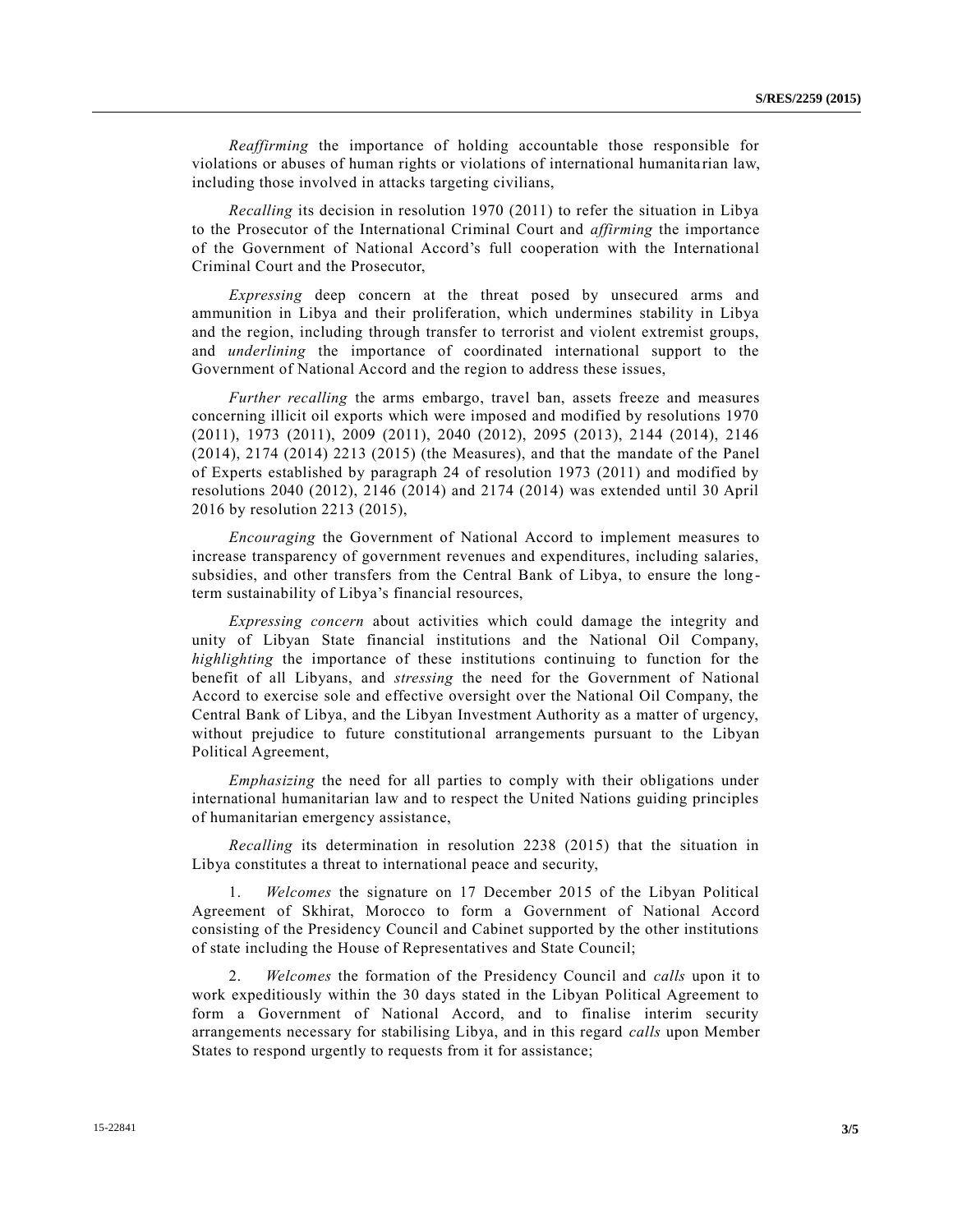3. *Endorses* the Rome Communiqué of 13 December 2015 to support the Government of National Accord as the sole legitimate government of Libya, *stresses* that a Government of National Accord that should be based in the capital Tripoli is urgently needed to provide Libya with the means to maintain governance, promote stability and economic development, and *expresses* its determination in this regard to support the Government of National Accord;

4. *Requests* that all Member States fully support the efforts of the Special Representative of the Secretary-General and work with the Libyan authorities and UNSMIL to develop a coordinated package of support to build the capacity of the Government of National Accord, in line with Libyan priorities and in response to requests for assistance;

5. *Calls upon* Member States, particularly those in the region, to continue to urge all parties in Libya to engage constructively with the Government of National Accord and all other institutions included in the Libyan Political Agreement and *calls upon* Member States to cease support to and official contact with parallel institutions that claim to be the legitimate authority but are outside of the Agreement as specified by it;

6. *Calls upon* all Member States to respond urgently to requests for assistance from the Government of National Accord for the implementation of the Libyan Political Agreement;

7. *Reiterates* its support for the ongoing deliberations of the UN facilitated security track of the political dialogue to finalise security arrangements, and *urges* existing militias and armed groups to respect the authority of the Government of National Accord and its command structures;

8. *Emphasises* the importance of the Government of National Accord exercising control over, and safely storing arms in Libya with the support of the international community;

9. *Further calls* upon the Government of National Accord to protect the integrity and unity of the National Oil Company, the Central Bank of Libya and the Libyan Investment Authority, and for these institutions to accept the authority of the Government of National Accord;

10. *Confirms* that those individuals and entities engaging in or providing support for acts that threaten the peace, stability or security of Libya, or that obstruct or undermine the successful completion of the political transition to a stable, secure and prosperous Libya under a Government of National Accord, must be held strictly accountable, and in this regard, recalls the travel ban and asset freeze measures reaffirmed in paragraph 11 of resolution 2213 (2015);

11. *Requests* that the Committee be prepared to list individuals, groups, undertakings and entities in Libya associated with Al-Qaida or ISIL;

12. *Urges* Member States to swiftly assist the Government of National Accord in responding to threats to Libyan security and to actively support the new government in defeating ISIL, groups that have pledged allegiance to ISIL, Ansar Al Sharia, and all other individuals, groups, undertakings and entities associated with Al-Qaida operating in Libya, upon its request;